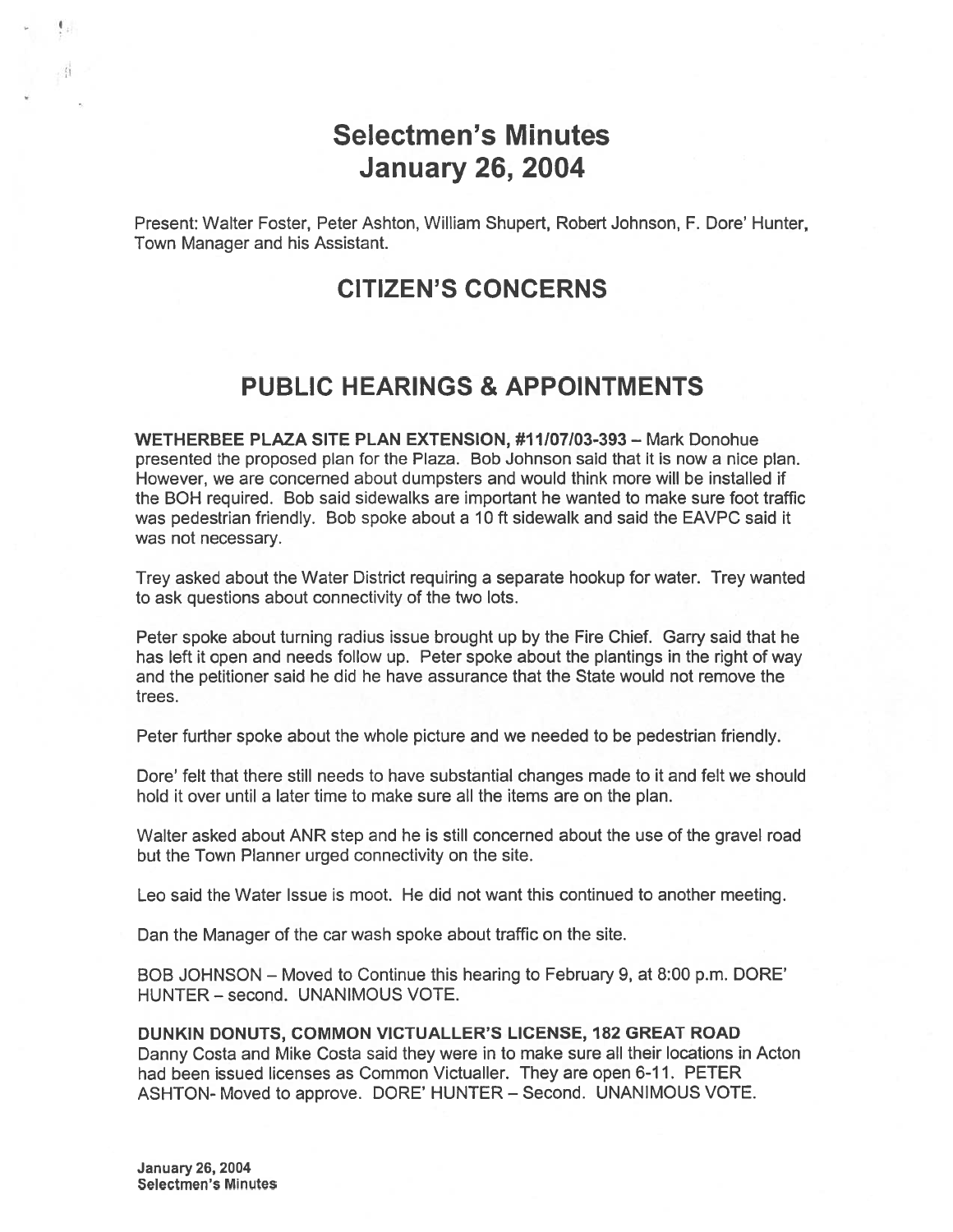BAGEL BUTLER, COMMON VICTUALLER'S LICENSE, 358 GREAT ROAD — Chris Shuldiner is purchasing the Bagel Butler. They will see what can be improved upon at the store. DORE' HUNTER — Moved to Approve- PETER ASHTON. — second. UNANIMOUS VOTE

ACTON INDOOR SPORTS, COMMON VICTUALLER'S LICENSE - Tom McLaughlin said they wanted 44 or 45 seats. Dore' noted police problem that might be handled. Dore' noted concern about the liquor at the facility. Ms. Clark 48 Great Road spoke about the noise and is against the issuance. Another resident of Pillar House was concerned about the noise and bad effect of liquor.

ACTON INDOOR SPORTS, FULL LIQUOR LICENSE, 30 GREAT ROAD — PETER ASHTON - Moved to continue the public hearting on the license reques<sup>t</sup> and have the proponent come back under Special Permit on Feb 9th 8:15 pm. TREY SHUPERT second. UNANIMOUS VOTE.

SUNDAY PACKAGE STORE OPENINGS- Permit to allow package stores to open on Sundays- Trey said we have to allow them to open on Sundays. Bob agreed he said he is against blue laws. Peter too agreed with granting the permit. Dore' said he did not see why we should exclude them from being open on Sundays.

Leo Piro — Spoke about diluting business by having the stores open on Sundays.

DORE' HUNTER - Move to approve Sunday licensing and the term to run with the term of the annual license. PETER ASHTON. Second. UNANIMOUS VOTE.

## SELECTMEN'S BUSINESS

#### BIKE LOCKERS, 2004 FEES

Planner requests the price not increase the fee for parking. DORE' HUNTER- Moved to approve as presented. BOB JOHNSON — Second. UNIMOUS VOTE

#### STREET LIGHT REQUEST, 2 DORIS ROAD

Bob Johnson noted that he did not see <sup>a</sup> Priority List. And we should decline the reques<sup>t</sup> it is not compelling, there have been no accidents. DORE' HUNTER - Moved we not gran<sup>t</sup> the reques<sup>t</sup> and survey the entire situation before approving and staff has not recommended this due to the criteria in place currently. BOB JOHNSON — Second. UNANIMOUS VOTE.

#### GEORGIA WHITNEY FUND REQUEST

Acton Memorial Library has asked for an expenditure of \$1,500 for Robert Creely Day. PETER ASHTON — Moved to gran<sup>t</sup> the AML the \$1,500 for Creely Day. DORE' HUNTER — Moved to approved. PETER ASHTON — Second. UNANIMOUS VOTE.

### CONSERVATION COMMISSION APPOINTMENTS

Walter discussed the three openings on the Cons Com. He said that they would like to see the Associates before making any appointments which would elevate them Peter felt it would be helpful to interview elevations so that Members that weren't on the Board of Selectmen at the time the person was appointed would have <sup>a</sup> chance to meet with

January 26, 2004 Selectmen's Minutes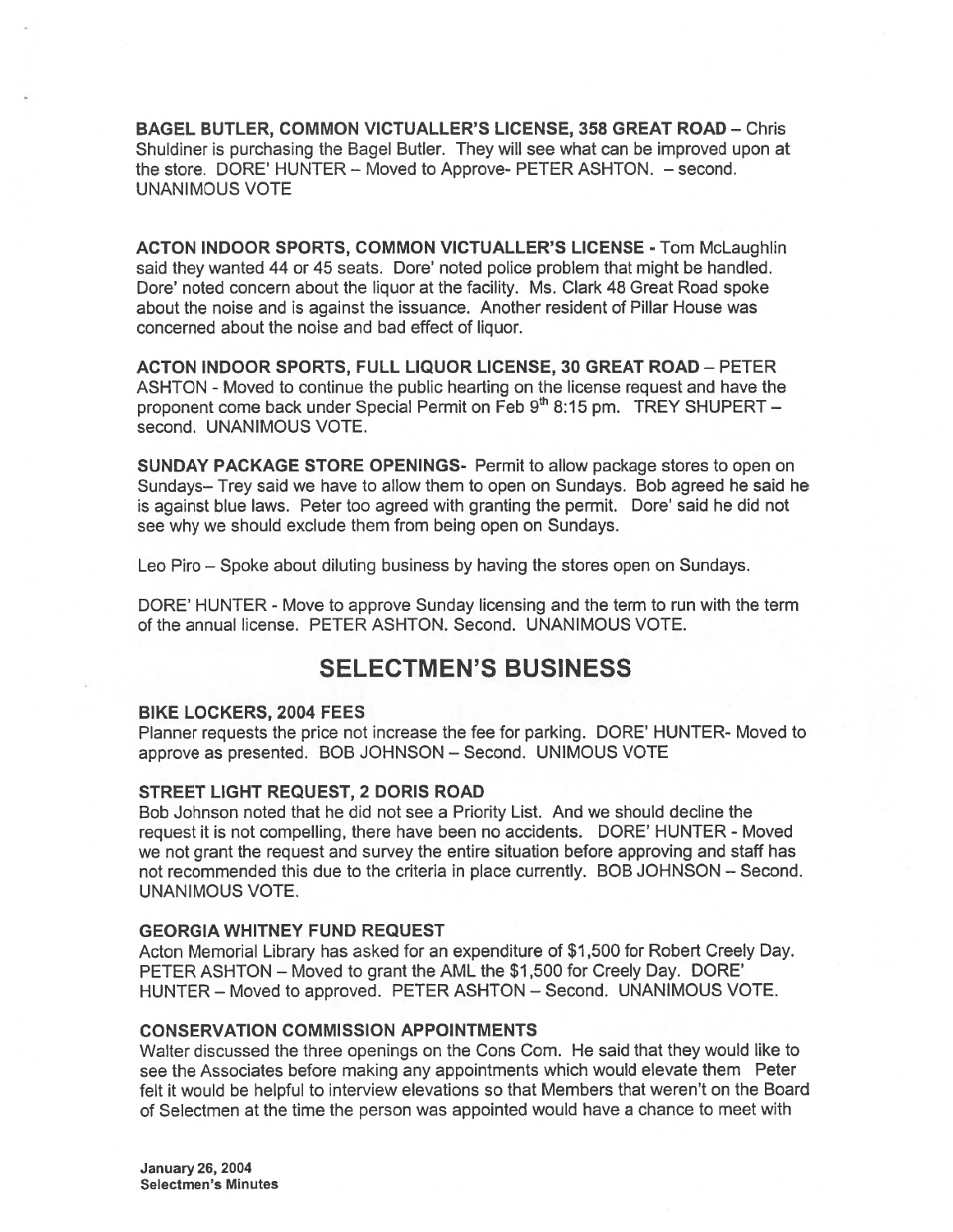them. Walter will check with the Chairs of committees before automatically elevating an Associate Member

DAVIS ROAD - Walter reviewed the letter and their reques<sup>t</sup> of \$25,000. Dore' suggested we can take it and not to ge<sup>t</sup> into the money pit. Peter and Trey agreed that the compensation is outrageous. Walter said he agreed on all levels and wanted <sup>a</sup> letter drafted to them it is <sup>a</sup> private problem that needs to be handled by them. Dore' noted that we did talk about <sup>a</sup> friendly taking and <sup>a</sup> nominal fee. Peter said he was concerned about this response from Briar brook. He did not want to take this as <sup>a</sup> hostile taking, but would if he had to. It was noted that they did not send <sup>a</sup> copy to Bellows Farms folks.

### 60 GREAT ROAD, LANDMARK SIGN

Walter outlined the comments back from Historical Commission. Bob Johnson asked if it is moving. Leo said it will be replaced there after they restore it. BJ/TS approve

DRAFT 61 POWDER MILL ROAD — Dore' Hunter recommends Draft #1 which includes <sup>a</sup> sidewalk DORE' HUNTER- Moved to approve Draft 1. PETER AHSTON — second. UNANIMOUS VOTE.

John updated the Board on the receipt of Pot Hole Funds. Minuteman will be turning \$34,000 back to the town.

#### FY05 BUDGET DISCUSSION

Dote' reported on his MMA experience and we are doing the right thing proceeding and using the best practice.

#### HEALTH INSURANCE RATES FOR FY05

Peter spoke about the increases in Blue Cross Blue Shield. We will be raising BBCS fees. He feels that some may move to the Harvard Plan. The unions did not think the rate increase would cause <sup>a</sup> migration. They are looking at <sup>a</sup> 50% increase in BBCS. Peter felt he needed confirmation this is the right direction. Dore' said he feels he is going in the right direction, and the planning seems to have stabilized. Peter said after FY05 our increases will go up in approximately the same amount...

NARA PROGRAM RATES — The Chair of the Recreation Commission sent <sup>a</sup> memo regarding the NARA Beach Fee increases. Trey liked the early bird fee at \$125.00 incentive to sign up early. Family goes to \$175 after May 1. The senior should be kept at \$20 for the season. . Peter felt we should not increase the beach fee this year. Trey said that we are trying to keep it the same. He has checked and we are offering <sup>a</sup> good deal. He feels we should go up <sup>a</sup> little each year. TREY SHUPERT Moved to approve fees in Column E and hold at \$125 with after May 1st raised to \$175. Stay the same on the balance of the fees Second page special events go with Column E, rental fees Column E, Use Column E, and Summer Sessions \$175.00. PETER ASHTON — Second. UNANIMOUS VOTE.

January 26, 2004 Selectmen's Minutes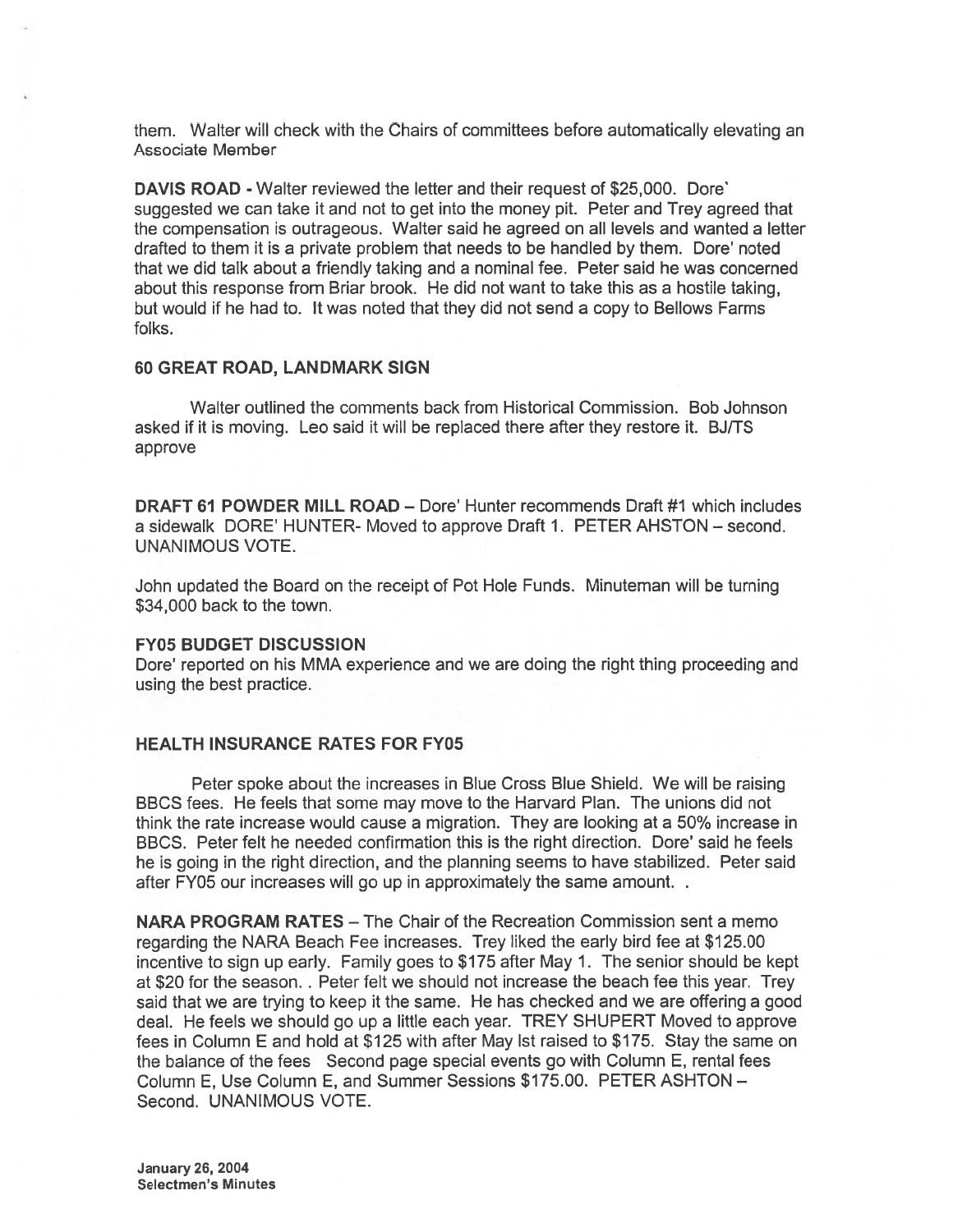OVERLAY DISCUSSION - Walter discussed Overlay. Peter will be sharing the information again. The Assessors were to be asked if they were comfortable with us using overlay. He said that they want \$300,000 from overlay. He noted that we are going to be using free Cash this year. Herman questioned the use of Free Cash. Peter assured that there was enough money in the overlay to cover claims. Peter said that he needed <sup>a</sup> consensus that the \$300,000 to \$350,000 was supported.

### OTHER BUSINESS

CPC has completed the process for all submitted requests. They will be fashioning <sup>a</sup> menu for review.

Trey spoke about the meeting on 40B next week. They wanted to have <sup>a</sup> facilitor on board and will be trying to contact Sandy Stone. All are invited to attend but there will be little or no feedback from the public until <sup>a</sup> later meeting as this is <sup>a</sup> workshop.

Trey updated the Board of EDC has spen<sup>t</sup> <sup>a</sup> lot of time on the industrial Corp. The next stage will be coming on line. EDIC will need some funds to ge<sup>t</sup> up and running. This may be <sup>a</sup> year we need to spend this year and he suggested the funds from turn back from BOS salaries.

## CONSENT AGENDA

TREY SHUPERT — Moved to Approve. DORE' HUNTER — Second. UNANIMOUS VOTE.

## TOWN MANAGER'S REPORT

LIONS CLUB DONATION OF DEFIBRILLATORS. — Don gave the background on the gift. They have had <sup>a</sup> problem with the union about using them. Staff said the COA and Recreation could train and be able to use them. The Manager was asked to move those out of the police and pu<sup>t</sup> in two location and notify the Lions Club of our actions with regard to their gift.

DORE' HUNTER — Moved that Staff prepare <sup>a</sup> letter and approve as drafted for Signature. PETER ASHTON — second. UNANIMOUS VOTE.

## EXECUTIVE SESSION

DORE' HUNTER – Moved go in Executive Session regarding LITAGATION, Purchase and disposal of real property Contract and Land Transfer. ROLL CALL taken, All Ayes

Christine Joyce **Christine** Oriental Recording Clerk

1 –<br>2004 Date

January 26, 2004 Selectmen's Minutes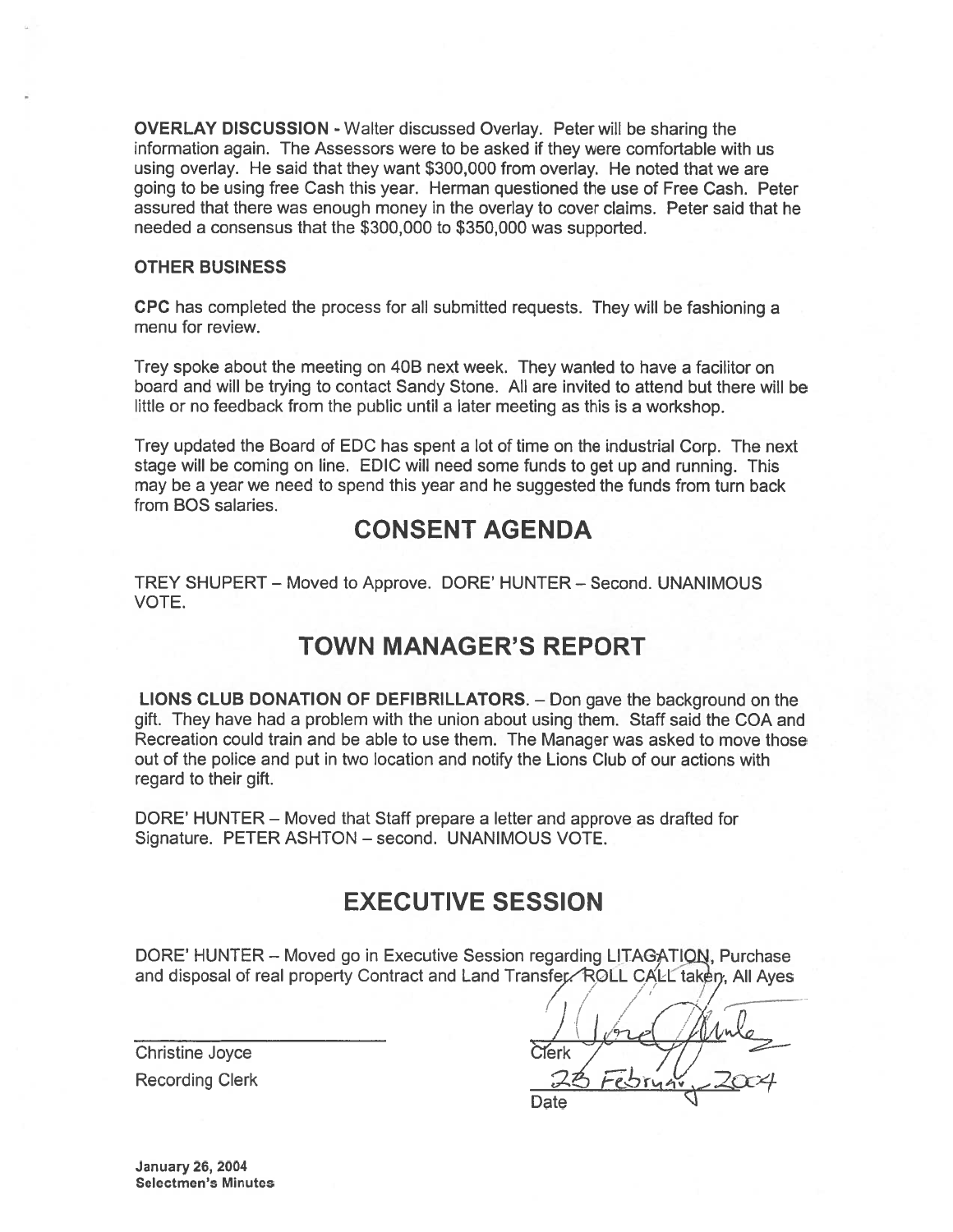January 23, 2004

TO: Board of Selectmen, Sewer Commissioners

FROM: Walter Foster, Chairman

SUBJECT: Selectmen and Sewer Commissioners Report

## JANUARY 26, 2004 MEETING BEGINS AT 7:00 P.M.

- I. CITIZEN'S CONCERNS
- II SEWER COMMISSIONERS' BUSINESS
- III. PUBLIC HEARINGS & APPOINTMENTS
- 1. 7:30 WETHERBEE PLAZA SITE PLAN EXTENTION, #11107103-393- Enclosed <sup>p</sup>lease find materials in the subject regar<sup>d</sup> for Board consideration.
- 2. 7:45 DUNKIN DONUTS, COMMON VICTUALLER'S LICENSE, <sup>182</sup> GREAT ROAD Enclosed <sup>p</sup>lease find application and staff comment in the subject regar<sup>d</sup> for Board consideration.
- 3. 7:50 BAGEL BUTLER, COMMON VICTUALLER'S LICENSE, <sup>358</sup> GREAT ROAD Enclosed <sup>p</sup>lease find application and staff comment in the subject regar<sup>d</sup> for Board consideration.
- 4. 8:00 ACTON INDOOR SPORTS, COMMON VICTUALLER'S LICENSE, <sup>30</sup> GREAT ROAD — Enclosed <sup>p</sup>lease find application and staff comment in the subject regard for Board consideration.
- 5. 8:10 ACTON INDOOR SPCRTS, FULL LIQUOR LICENSE AS A COMMON VICTUALLER, <sup>30</sup> GREAT ROAD — Enclosed <sup>p</sup>lease find application materials and staff comment in the subject regar<sup>d</sup> for Board consideration.
- 6. 8:15 SUNDAY PACKAGE STORE OPENINGS Enclosed <sup>p</sup>lease find materials in the subject regar<sup>d</sup> for Board consideration.

## IV. SELECTMEN'S BUSINESS

7. BIKE LOCKERS, <sup>2004</sup> RENTAL FEES — Enclosed <sup>p</sup>lease find <sup>a</sup> memo from the Town Planner regarding Bike Locker fees for the <sup>2004</sup> season for Board consideration.

8. STREET LIGHT REQUEST, 2 DORIS ROAD - Enclosed please find a request and staff comment for Board consideration.

9. GEORGIA WHITNEY FUND REQUEST — Enclosed <sup>p</sup>lease find <sup>a</sup> letter from Mr. Joyner, Trustee of the Acton Memorial Library regarding <sup>a</sup> \$1,500 <sup>g</sup>ift from the Whitney Fund for the suppor<sup>t</sup> of the <sup>2004</sup> Creeley Day poetry reading for Board consideration.

1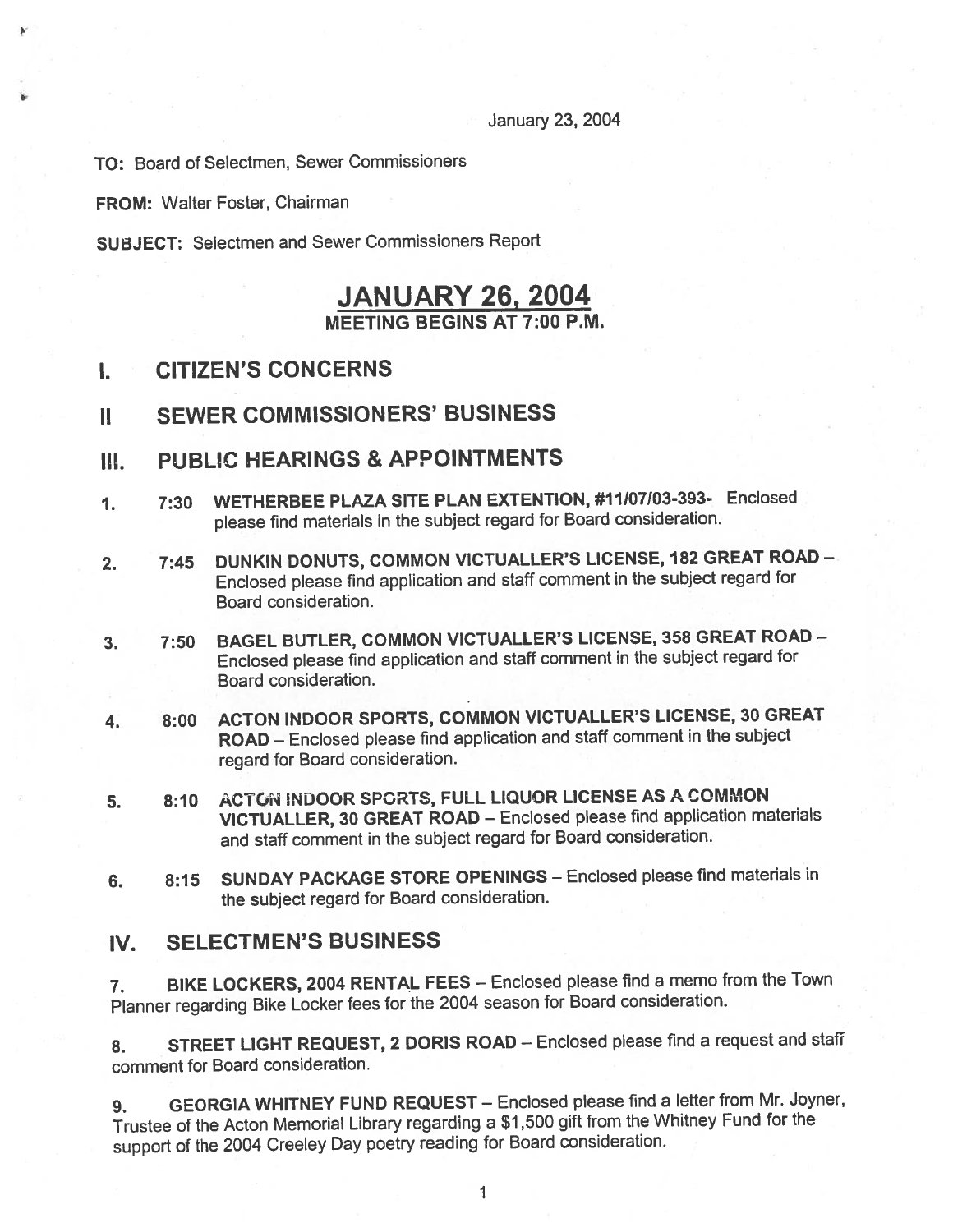10. CONSERVATION COMMISSION APPOINTMENTS — Enclosed please find <sup>a</sup> memo from the Town Manager in the subject regard, for Board consideration.

11. DAVIS ROAD — Enclosed <sup>p</sup>lease find correspondence from the Briarbrook Condominium for Board consideration.

12. 60 GREAT ROAD LANDMARK SIGN REQUEST — Enclosed please find the original material along with comments from the Historical Commission; as the Board had previously requested, for Board consideration.

13. FY05 BUDGET DISCUSSION — General Discussion

14. HEALTH INSURANCE RATES FOR FY05 — Selectmen Ashton will address the Board in the subject regard.

15. OVERLAY DISCUSSION - Selectmen Ashton will address the Board in the subject regard.

16. SITE PLAN SPECIAL PERMIT 01/06/99-368, 61 Powder Mi!! Read - Enclosed please find two draft decision prepare<sup>d</sup> by the Building Commissioner for Board consideration.

17. FY04 RECREATION FEES - Enclosed please find materials in the subject regard for Board consideration.

18. OTHER BUSINESS

### V CONSENT AGENDA

19. ACCEPT GIFT — Enclosed <sup>p</sup>lease find <sup>a</sup> donation of \$190.00 from Berlin Auto Parts, for Board acceptance.

20. ACCEPT GIFT — Enclosed <sup>p</sup>lease find <sup>a</sup> donation of \$250.00 from Capizzi and Co., for Board acceptance.

21. ACCEPT GIFT — Enclosed <sup>p</sup>lease find <sup>a</sup> donation of office furniture from FONIX, <sup>629</sup> Mass Ave, Boxboro, for Board acceptance.

22. ACCEPT GIFT — Enclosed <sup>p</sup>lease find <sup>a</sup> donation \$50.00 from Ms. Rader, for Board acceptance.

### VI. TOWN MANAGER'S REPORT

23. LIONS CLUB DONATION OF DEFIBRILLATORS — Enclosed <sup>p</sup>lease find materials in the subject regard, the Town Manager will spea<sup>k</sup> to this Monday evening.

### VII EXECUTIVE SESSION

24. There will be <sup>a</sup> need for Executive Session — Enclosed please find materials in the subject regard.

### ADDITIONAL INFORMATION

2